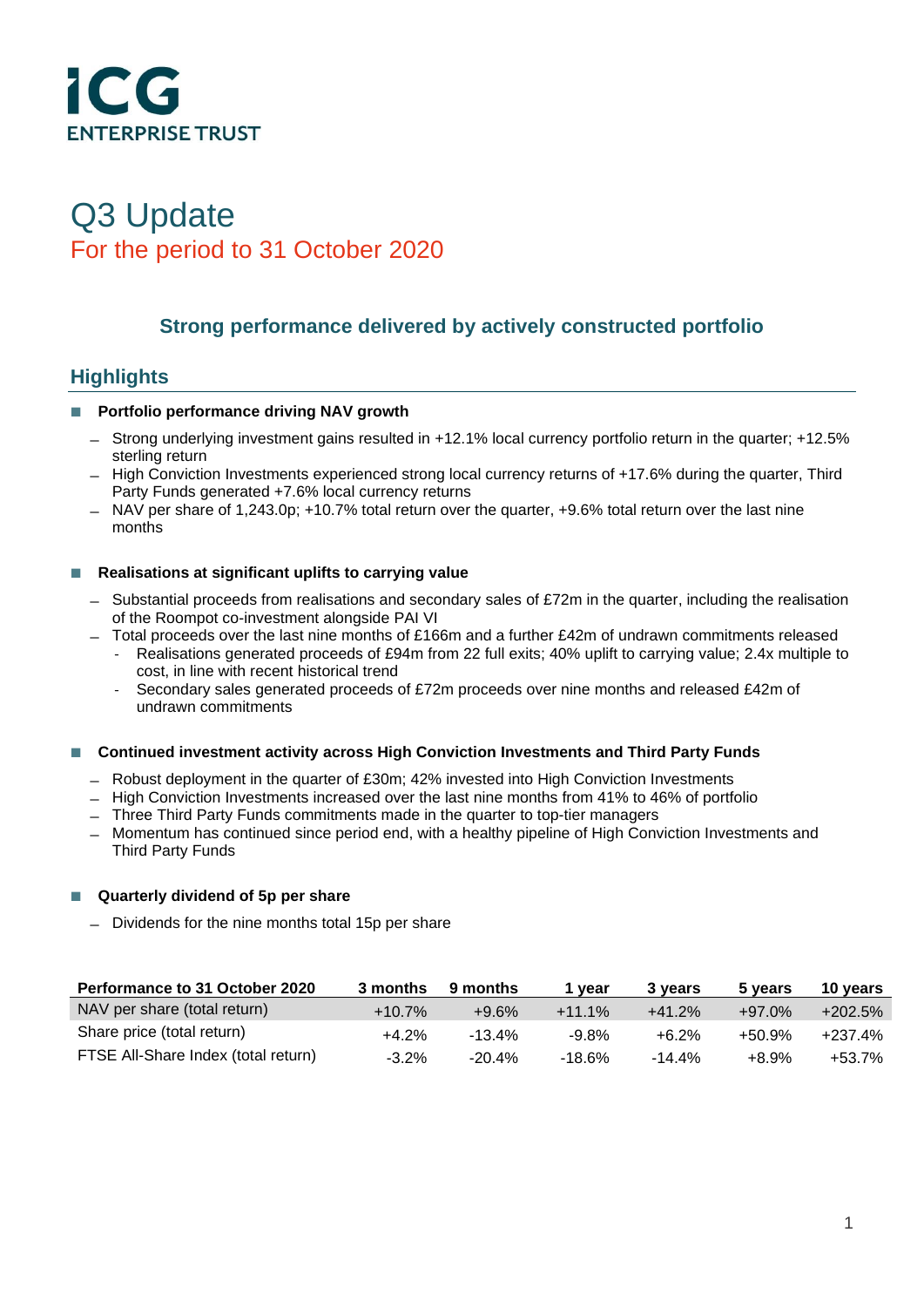# **Oliver Gardey, Head of Private Equity Fund Investments, ICG, commented:**

"We were extremely pleased with the performance we delivered in this strong third quarter. The significant returns delivered across the portfolio demonstrate the benefits of our differentiated strategy of actively constructing a portfolio of investments with defensive growth characteristics. The strength of this portfolio construction is underlined by the strong performance of our High Conviction Investments and Third Party Funds.

"We continued to source attractive investment opportunities across our High Conviction Investments and Third Party Funds. Our portfolio is well diversified by sector and geography, well positioned in this time of uncertainty, and we continued to enjoy good momentum across the business after the end of this reporting period. I am confident that we are extremely well placed to take advantage of a growing investment pipeline and will continue to deliver significant shareholder value over the long term."

# **Business review**

### **Strong performance across the portfolio**

- **Investment portfolio valued at £818m<sup>1</sup>** 
	- ̶ +12.1% local currency portfolio return for the quarter; +12.5% sterling return
	- ̶ +7.9% local currency portfolio return for the first nine months; +11.9% sterling return
- High Conviction Investments delivered local currency returns of +17.6% in the quarter, are now contributing £378m to reported NAV, and represents 46% of the total portfolio value (31 July 2020: 44%)
- Third Party Funds delivered local currency returns of +7.6% the quarter and is now contributing £440m to reported NAV
- In line with our strategic objectives, we increased the weighting towards the US in our portfolio during the quarter, from 35% to 39%. This was partially driven by the strength of the performance of a number of our Top 30 investments (in particular Telos, Leaf Home Solutions and PetSmart) and partially by investments made in US companies

### **Strong realisations at significant uplift to portfolio value**

- 8 full realisations in the quarter: £55m of proceeds received
	- ̶ Cash proceeds for the quarter include the realisation of the Roompot co-investment alongside PAI VI
- 22 full realisations in the first nine months of the financial year; £94m of proceeds received
	- ̶ Realisations at a 40% uplift to carrying value; 2.4x multiple of cost
- Secondary sales in the first nine months generated  $£72m$  of proceeds and released  $£42m$  of undrawn commitments

#### **Continued momentum in investment activity**

- £30m of new investment in the quarter, taking total to £82m for the nine months
	- ̶ High Conviction Investments represented 42% of capital deployed in the quarter
- $\blacksquare$  Two co-investments made during the quarter
	- ̶ \$5m (£4m) completed in Visma alongside Hg in the world's largest ever software buyout
	- ̶ €7m (£6m) committed to Curium Pharma, a leading provider of radiopharmaceuticals, alongside ICG Strategic Equity and CapVest

<sup>&</sup>lt;sup>1</sup> 90% of the Portfolio is valued using 30 September 2020 (or later) valuations.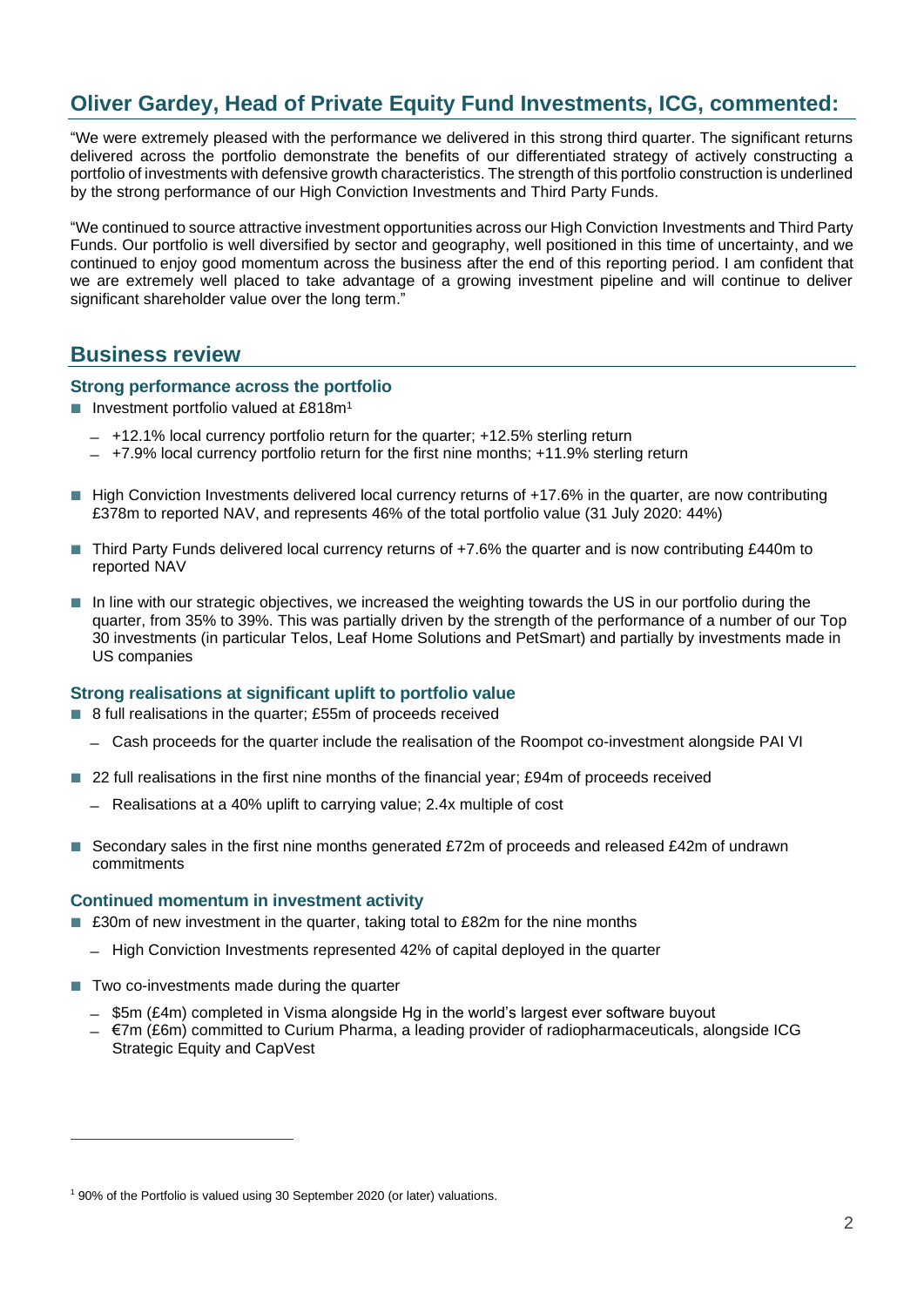- Third Party Funds remain critical to our strategy of having an appropriately balanced portfolio and to sourcing High Conviction Investments. During the quarter we committed £17m to three top-tier managers, all of which are focussed on expanding our presence in North America
	- ̶ Bain XIII, focused on large buyouts in North America: \$10m (£8m)
	- ̶ Clayton, Dubilier & Rice XI, focused on mid-market and large buyouts in North America: \$10m (£7m)
	- ̶ Gridiron IV, a US mid-market buyout fund: \$3m (£2m) top-up commitment, bringing our total commitment to \$18m and reflecting the strength of fund performance

### **Strong balance sheet**

- Closing NAV of £855m; investment portfolio represents 96% of NAV
- Strong liquidity position of £231m, comprising £73m cash and £158m undrawn bank facility
- Uncalled commitments of £431m (£74m of which are to funds outside of their investment period)

### **Dividend**

■ Third quarter dividend of 5p declared, taking dividends for the nine months to 15p

# **Board**

- David Warnock appointed as a non-executive director with effect from 1 December 2020, joining the Audit and Nominations Committees
- David brings extensive private equity, investment trust and listed company experience

# **Activity since the period end (to 31 December 2020)**

- **Realisations** 
	- ̶ Proceeds of £38m received, including from the realisation of City & County Healthcare Group
	- ̶ Thomas H. Lee Partners reached an agreement to sell System One to Oaktree Capital Management
- Deployment
	- ̶ Invested £48m, 56% into High Conviction Investments
- Third Party Funds commitments
	- ̶ New Mountain Partners VI, focused on mid-market buyouts in the US: \$14m (£10m)
	- ̶ Leeds Equity Partners VII, focused on mid-market buyouts in North America: \$10m (£7m)
	- ̶ PAI Mid-Market Fund, focused on mid-market buyouts in Europe: €10m (£9m)
	- ̶ FSN Capital VI, focused on mid-market buyouts in Northern Europe: €10m (£9m)
- **Bank facility** 
	- ̶ Terms agreed on a new €200m (£180m) 4-year RCF to replace our existing €176m (£158m) facility

# **Company timetable**

Ex-dividend date 11 February 2021<br>
Record date 12 February 2021 Payment of dividend

12 February 2021<br>5 March 2021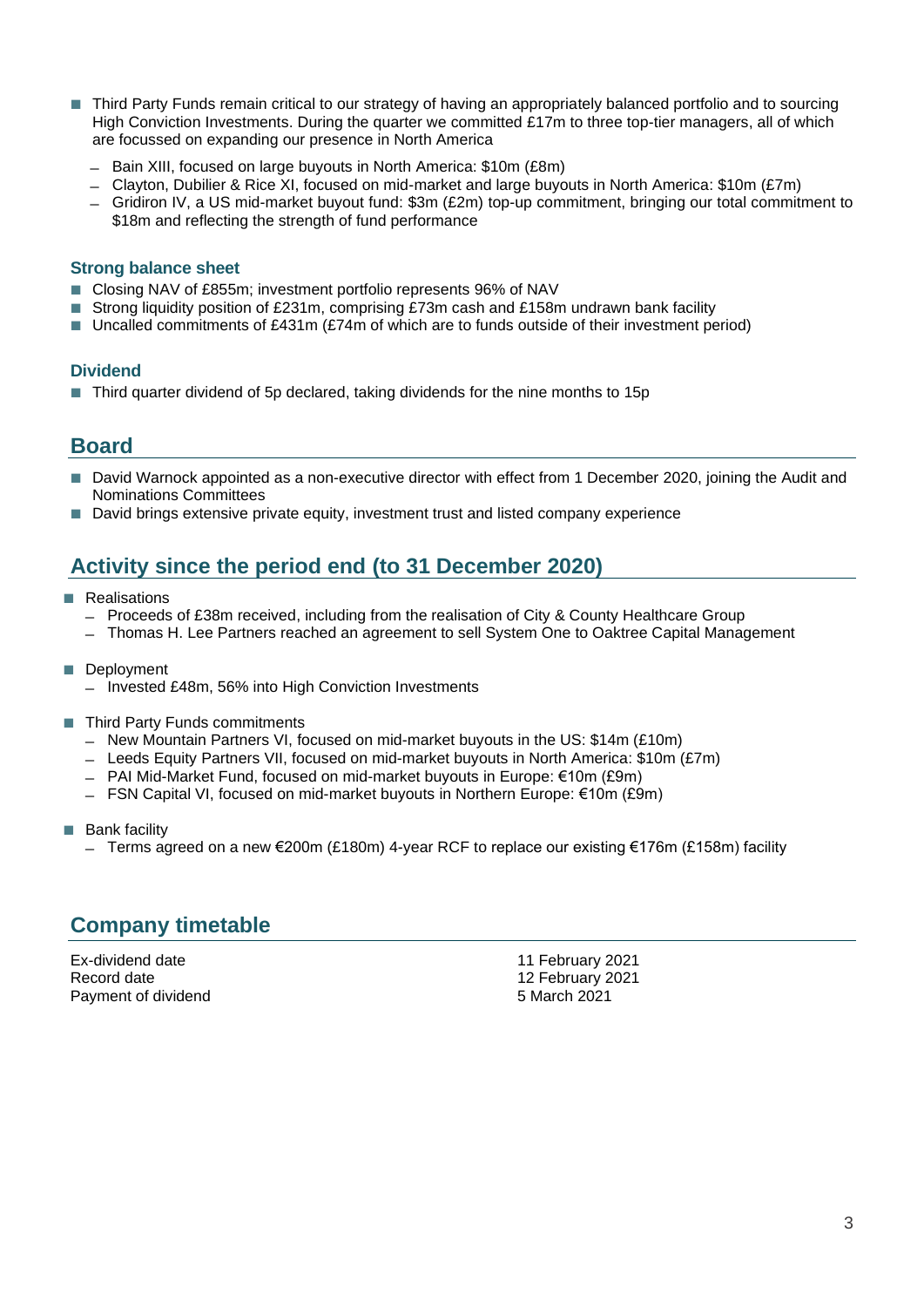Oliver Gardey, Head of Private Equity Fund Investments, ICG Colm Walsh, Managing Director, ICG James Caddy, Investor Relations, ICG

#### **Media:**

**Enquiries**

Fiona Laffan, Global Head of Corporate Affairs, ICG  $+44$  (0) 20 3545 1510 Ed Gascoigne Pees, Eddie Livingstone-Learmonth, Camarco +44 (0) 20 3757 4993

#### **Disclaimer**

This report may contain forward looking statements. These statements have been made by the Directors in good faith based on the information available to them up to the time of their approval of this report and should be treated with caution due to the inherent uncertainties, including both economic and business risk factors, underlying such forward-looking information. These written materials are not an offer of securities for sale in the United States. Securities may not be offered or sold in the United States absent registration under the US Securities Act of 1933, as amended, or an exemption therefrom. The issuer has not and does not intend to register any securities under the US Securities Act of 1933, as amended, and does not intend to offer any securities to the public in the United States. No money, securities or other consideration from any person inside the United States is being solicited and, if sent in response to the information contained in these written materials, will not be accepted.

**Analyst / Investor enquiries:** +44 (0) 20 3545 2000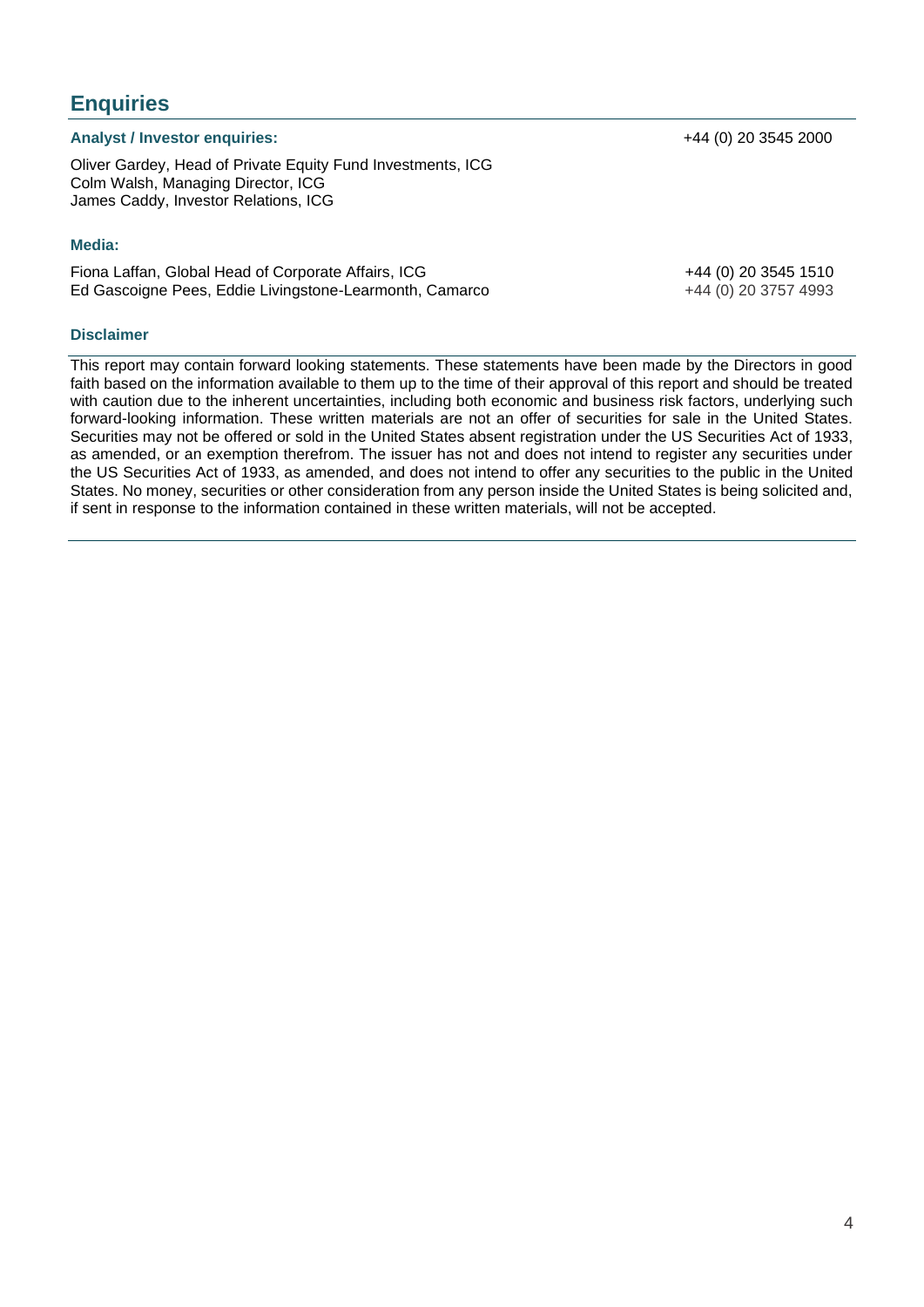# **Supplementary information**

# **The 30 largest underlying investments**

The table below presents the 30 companies in which ICG Enterprise had the largest investments by value at 31 October 2020. These investments may be held directly or through funds, or in some cases in both ways. The valuations are gross and are shown as a percentage of the total Portfolio.

|              | Company                                                                                        | <b>Manager</b>                 | Year of<br>investment | <b>Country</b>          | Value as<br>a % of<br><b>Portfolio</b> |
|--------------|------------------------------------------------------------------------------------------------|--------------------------------|-----------------------|-------------------------|----------------------------------------|
| 1            | PetSmart+                                                                                      |                                |                       |                         |                                        |
|              | Retailer of pet products and services                                                          | <b>BC Partners</b>             | 2015                  | United<br><b>States</b> | 5.8%                                   |
| $\mathbf{2}$ | DomusVi+                                                                                       |                                |                       |                         |                                        |
|              | Operator of retirement homes                                                                   | <b>ICG</b>                     | 2017                  | France                  | 4.6%                                   |
| 3            | Minimax+                                                                                       |                                |                       |                         |                                        |
| 4            | Supplier of fire protection systems and<br>services<br>Telos $+2$                              | <b>ICG</b>                     | 2018                  | Germany                 | 3.2%                                   |
| 5            | Provider of information technology and<br>cybersecurity<br><b>Leaf Home Solutions</b>          | Direct<br>shareholding         | 1998                  | United<br><b>States</b> | 2.9%                                   |
|              | Provider of gutter protection solutions                                                        | <b>Gridiron Capital</b>        | 2016                  | United<br><b>States</b> | 2.5%                                   |
| 6            | <b>DOC Generici+</b>                                                                           |                                |                       |                         |                                        |
|              | Retailer of pharmaceutical products                                                            | <b>ICG</b>                     | 2019                  | Italy                   | 2.3%                                   |
| 7            | Yudo+                                                                                          |                                |                       |                         |                                        |
| 8            | Manufacturer of components for injection<br>moulding<br>Visma+                                 | <b>ICG</b>                     | 2017                  | Hong Kong               | 2.3%                                   |
| 9            | Provider of accounting software and<br>accounting outsourcing services<br>Froneri <sup>^</sup> | ICG / HgCapital                | 2017 / 2020           | Norway                  | 2.0%                                   |
| 10           | Manufacturer and distributor of ice cream<br>products<br><b>City &amp; County Healthcare</b>   | <b>PAI Partners</b>            | 2019                  | United<br>Kingdom       | 2.0%                                   |
|              | Provider of home care services in the UK                                                       | <b>Graphite Capital</b>        | 2013                  | United<br>Kingdom       | 1.9%                                   |
| 11           | <b>Supporting Education Group+^</b>                                                            |                                |                       |                         |                                        |
|              | Provider of supply teachers and support staff                                                  | <b>ICG</b>                     | 2014                  | United<br>Kingdom       | 1.8%                                   |
| 12           | <b>Berlin Packaging+</b>                                                                       |                                |                       |                         |                                        |
| 13           | Provider of global packaging services and<br>supplies<br>$IRI+$                                | Oak Hill Capital               | 2018                  | United<br><b>States</b> | 1.6%                                   |
|              | Provider of mission-critical data and predictive<br>analytics to consumer goods manufacturers  | <b>New Mountain</b><br>Capital | 2018                  | United<br><b>States</b> | 1.6%                                   |

<sup>&</sup>lt;sup>2</sup> Valuation based on the terms of the initial public offering which priced at \$17 per share on 19 November 2020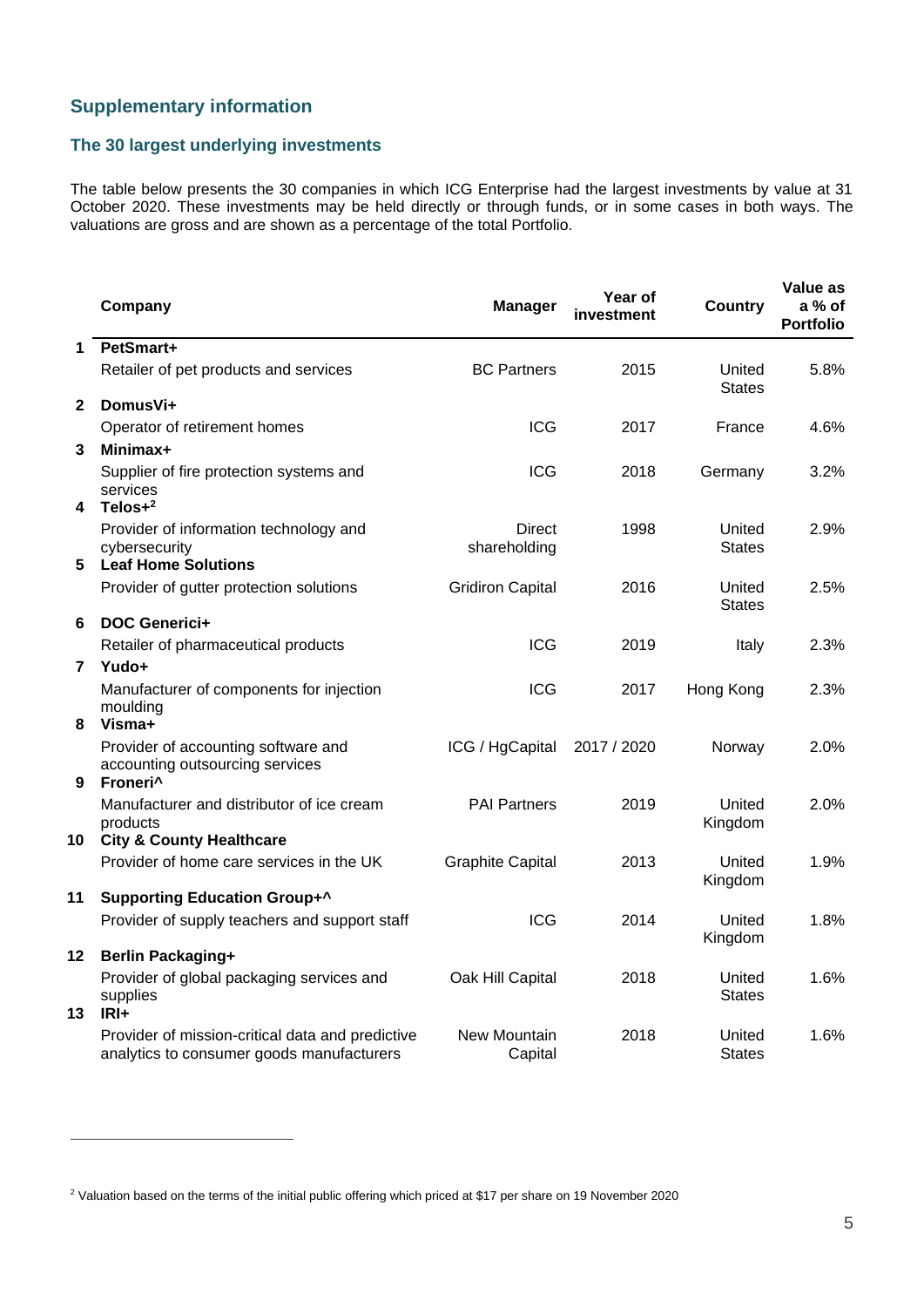### **14 Endeavor Schools+**

|    | Provider of paid private schooling        | Leeds Equity<br>Partners  | 2018 | United<br><b>States</b> | .4%    |
|----|-------------------------------------------|---------------------------|------|-------------------------|--------|
| 15 | <b>System One+</b>                        |                           |      |                         |        |
|    | Provider of specialty workforce solutions | Thomas H. Lee<br>Partners | 2016 | United<br><b>States</b> | $.4\%$ |

|    | Company                                                                                                                   | <b>Manager</b>                  | Year of<br>investment | <b>Country</b>          | Value as<br>a % of<br><b>Portfolio</b> |
|----|---------------------------------------------------------------------------------------------------------------------------|---------------------------------|-----------------------|-------------------------|----------------------------------------|
| 16 | PSB Academy+                                                                                                              |                                 |                       |                         |                                        |
|    | Provider of private tertiary education                                                                                    | <b>ICG</b>                      | 2018                  | Singapore               | 1.2%                                   |
| 17 | VitalSmarts+                                                                                                              |                                 |                       |                         |                                        |
| 18 | Provider of corporate training courses focused<br>on communication skills and leadership<br>development<br><b>Allegro</b> | <b>Leeds Equity</b><br>Partners | 2019                  | United<br><b>States</b> | 1.0%                                   |
| 19 | Operator of an online marketplace and price<br>comparison website<br>U-POL <sup>^</sup>                                   | Cinven /<br>Permira             | 2017                  | Poland                  | 1.0%                                   |
| 20 | Manufacturer of automotive aftermarket<br>products<br>Cognito+^                                                           | <b>Graphite Capital</b>         | 2010                  | United<br>Kingdom       | 0.9%                                   |
| 21 | Supplier of communications equipment,<br>software & services<br><b>Compass Community</b>                                  | <b>Graphite Capital</b>         | 2002 / 2014           | United<br>Kingdom       | 0.7%                                   |
| 22 | Provider of fostering services and children's<br>residential care<br><b>EG Group</b>                                      | <b>Graphite Capital</b>         | 2017                  | United<br>Kingdom       | 0.7%                                   |
|    | Operator of petrol station forecourts                                                                                     | <b>TDR Capital</b>              | 2014                  | United<br>Kingdom       | 0.7%                                   |
| 23 | <b>nGAGE</b>                                                                                                              |                                 |                       |                         |                                        |
|    | Provider of recruitment services                                                                                          | <b>Graphite Capital</b>         | 2014                  | United<br>Kingdom       | 0.7%                                   |
| 24 | RegEd+                                                                                                                    |                                 |                       |                         |                                        |
| 25 | Provider of SaaS-based governance, risk and<br>compliance enterprise software solutions<br>David Lloyd Leisure+           | Gryphon<br>Investors            | 2018                  | United<br><b>States</b> | 0.6%                                   |
|    | Operator of premium health clubs                                                                                          | <b>TDR Capital</b>              | 2013                  | United<br>Kingdom       | 0.6%                                   |
| 26 | <b>IRIS Accountancy Solutions</b>                                                                                         |                                 |                       |                         |                                        |
|    | Provider of business-critical software and<br>services to the accountancy and payroll<br>sectors                          | <b>ICG</b>                      | 2018                  | United<br>Kingdom       | 0.6%                                   |
| 27 | <b>Beck &amp; Pollitzer</b>                                                                                               |                                 |                       |                         |                                        |
| 28 | Provider of industrial machinery installation<br>and relocation<br><b>YSC Consulting</b>                                  | <b>Graphite Capital</b>         | 2016                  | United<br>Kingdom       | 0.6%                                   |
| 29 | Leadership consulting and management<br>assessment business<br><b>ICR Group</b>                                           | <b>Graphite Capital</b>         | 2017                  | United<br>Kingdom       | 0.6%                                   |
|    | Provider of repair and maintenance services to<br>the energy industry                                                     | <b>Graphite Capital</b>         | 2014                  | United<br>Kingdom       | 0.6%                                   |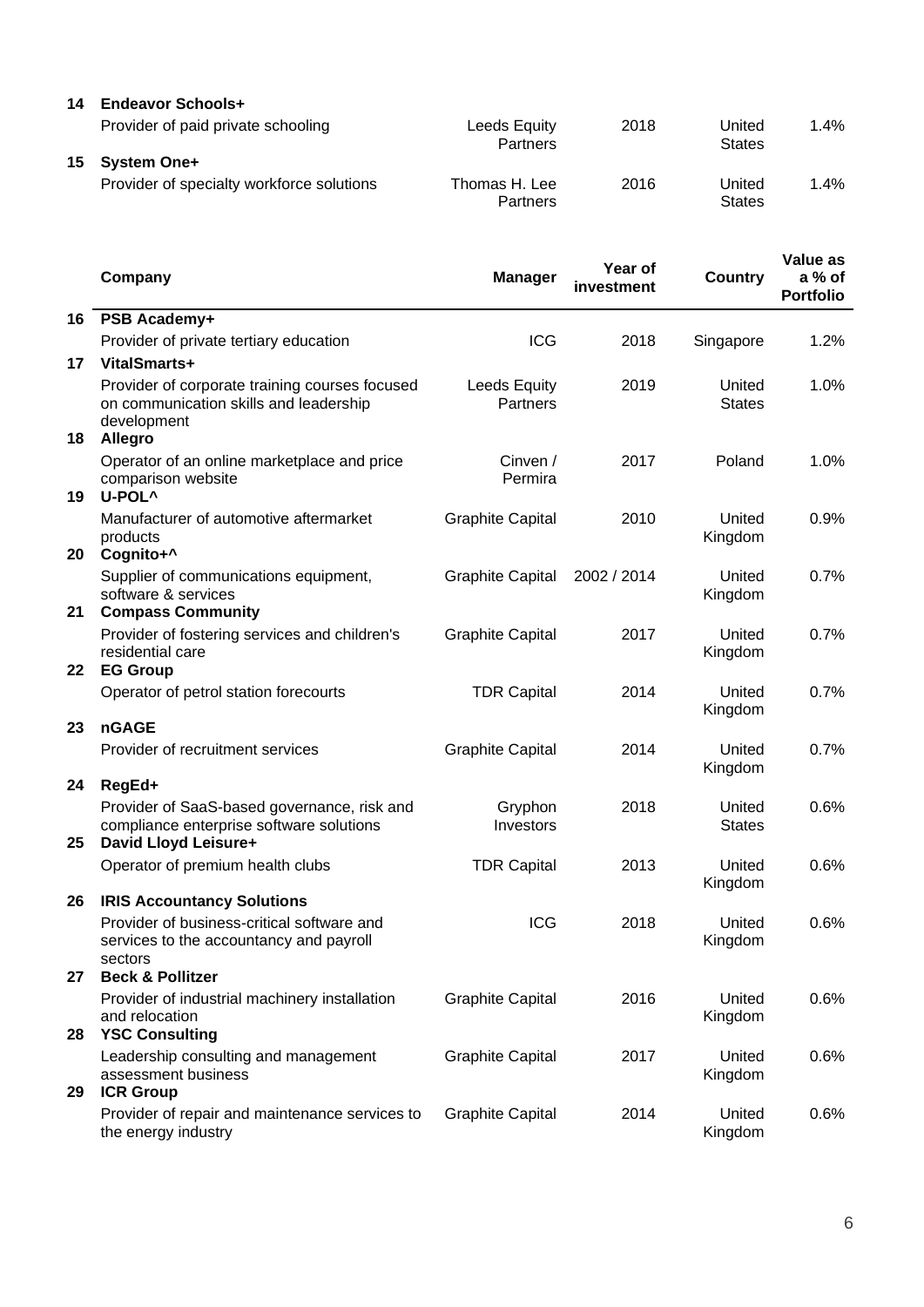# **30 ELITech**

| Manufacturers of in-vitro diagnostic<br>instruments and reagents | <b>PAI Partners</b> | 2017 | Italv | $0.5\%$ |
|------------------------------------------------------------------|---------------------|------|-------|---------|
| Total of the 30 largest underlying                               |                     |      |       | 48.1%   |
| investments                                                      |                     |      |       |         |

⁺ All or part of this investment is held directly as a co-investment or other direct investment.

^ All or part of this investment was acquired as part of a secondary purchase.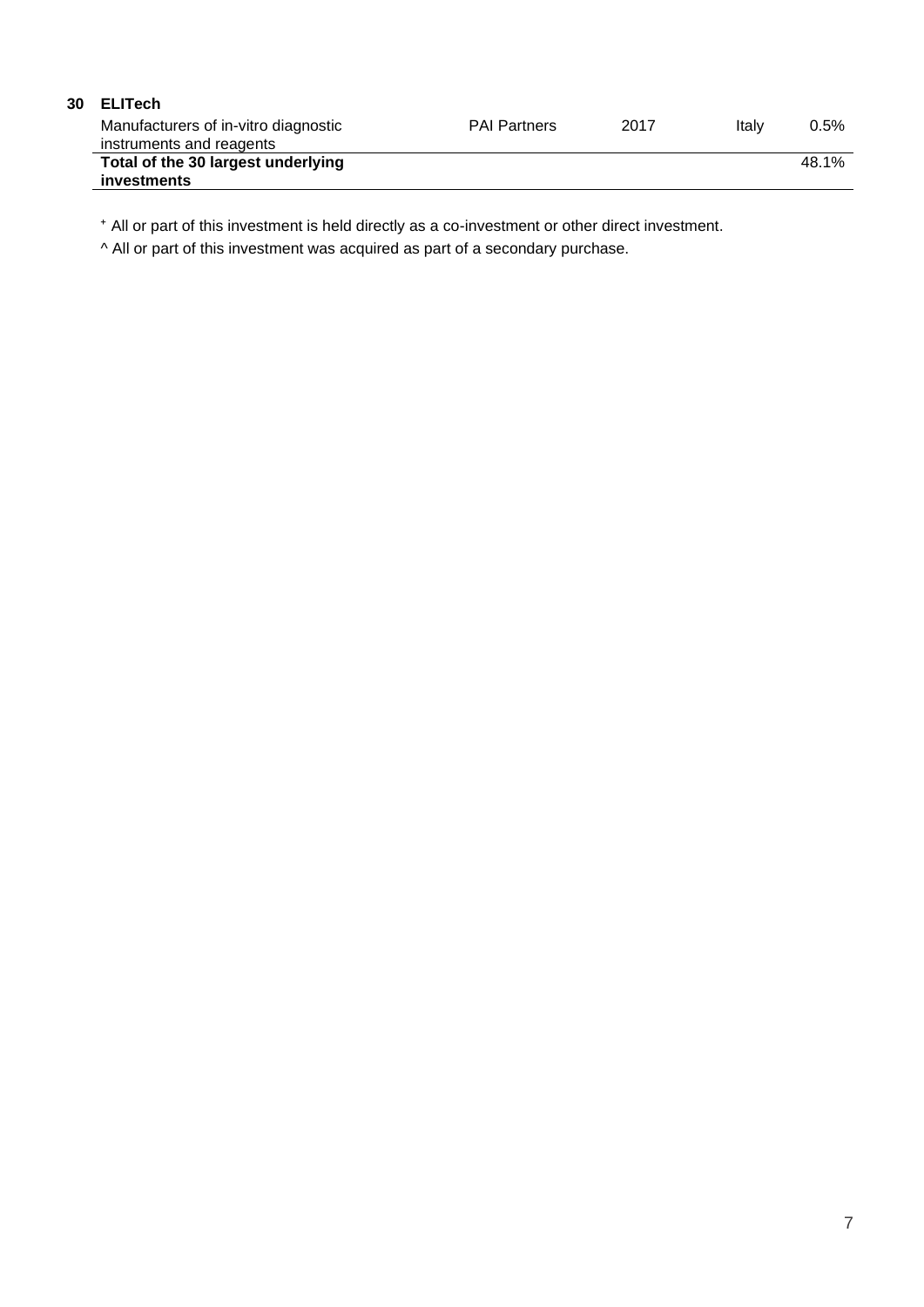# **The 30 largest fund investments**

The 30 largest funds by value at 31 October 2020 are:

|              | <b>Fund</b>                                   | Year of<br>commitment | Country/<br>region | Value<br>£m | Outstanding<br>commitment<br>£m |
|--------------|-----------------------------------------------|-----------------------|--------------------|-------------|---------------------------------|
| $\mathbf 1$  | <b>Graphite Capital Partners VIII *</b>       |                       |                    |             |                                 |
|              | Mid-market buyouts                            | 2013                  | <b>UK</b>          | 46.7        | 10.6                            |
| $\mathbf{2}$ | <b>Gridiron Capital Fund III</b>              |                       |                    |             |                                 |
|              | Mid-market buyouts                            | 2016                  | North<br>America   | 29.9        | 4.3                             |
| 3            | <b>ICG Europe VII</b>                         |                       |                    |             |                                 |
|              | Mezzanine and equity in mid-market<br>buyouts | 2018                  | Europe             | 22.2        | 17.7                            |
| 4            | <b>BC European Capital IX **</b>              |                       |                    |             |                                 |
|              | Large buyouts                                 | 2011                  | Europe/USA         | 22.2        | 1.5                             |
| 5            | ICG Europe VI **                              |                       |                    |             |                                 |
|              | Mezzanine and equity in mid-market<br>buyouts | 2015                  | Europe             | 20.1        | 4.6                             |
| 6            | <b>Sixth Cinven Fund</b>                      |                       |                    |             |                                 |
|              | Large buyouts                                 | 2016                  | Europe             | 20.0        | 2.9                             |
| $\mathbf{7}$ | <b>Advent Global Private Equity VIII</b>      |                       |                    |             |                                 |
|              | Large buyouts                                 | 2016                  | Europe/USA         | 19.1        | 0.6                             |
| 8            | <b>Thomas H Lee Equity Fund VII</b>           |                       |                    |             |                                 |
|              | Mid-market and large buyouts                  | 2015                  | <b>USA</b>         | 18.7        | 1.5                             |
| 9            | <b>CVC European Equity Partners VI</b>        |                       |                    |             |                                 |
|              | Large buyouts                                 | 2013                  | Europe/USA         | 18.2        | 2.7                             |
| 10           | <b>PAI Europe VI</b>                          |                       |                    |             |                                 |
|              | Mid-market and large buyouts                  | 2013                  | Europe             | 15.5        | 1.4                             |
| 11           | <b>PAI Strategic Partnerships **</b>          |                       |                    |             |                                 |
|              | Mid-market and large buyouts                  | 2019                  | Europe             | 15.0        | 1.6                             |
| 12           | <b>BC European Capital X</b>                  |                       |                    |             |                                 |
|              | Large buyouts                                 | 2016                  | Europe             | 14.0        | 1.7                             |
| 13           | <b>One Equity Partners VI</b>                 |                       |                    |             |                                 |
|              | Mid-market buyouts                            | 2016                  | Europe/USA         | 13.4        | 0.6                             |
| 14           | <b>Graphite Capital Partners VII * / **</b>   |                       |                    |             |                                 |
|              | Mid-market buyouts                            | 2007                  | <b>UK</b>          | 12.2        | 2.8                             |
| 15           | <b>ICG Strategic Secondaries Fund II</b>      |                       |                    |             |                                 |
|              | Secondary fund restructurings                 | 2016                  | Europe/USA         | 11.8        | 16.2                            |
| 16           | <b>ICG Asia Pacific Fund III</b>              |                       |                    |             |                                 |
|              | Mezzanine and equity in midmarket buyouts     | 2016                  | Asia Pacific       | 11.4        | 3.0                             |
| 17           | <b>CVC European Equity Partners VII</b>       |                       |                    |             |                                 |
|              | Large buyouts                                 | 2017                  | Europe/<br>North   | 11.4        | 10.8                            |
| 18           | <b>Resolute IV</b>                            |                       | America            |             |                                 |
|              | Mid-market buyouts                            | 2018                  | <b>USA</b>         | 11.4        | 5.5                             |
| 19           | <b>Gryphon V</b>                              |                       |                    |             |                                 |
|              | Mid-market buyouts                            | 2019                  | North<br>America   | 11.3        | 1.5                             |
| 20           | <b>Permira V</b>                              |                       |                    |             |                                 |
|              | Large buyouts                                 | 2013                  | Europe/USA         | 11.2        | 0.5                             |
|              |                                               |                       |                    |             |                                 |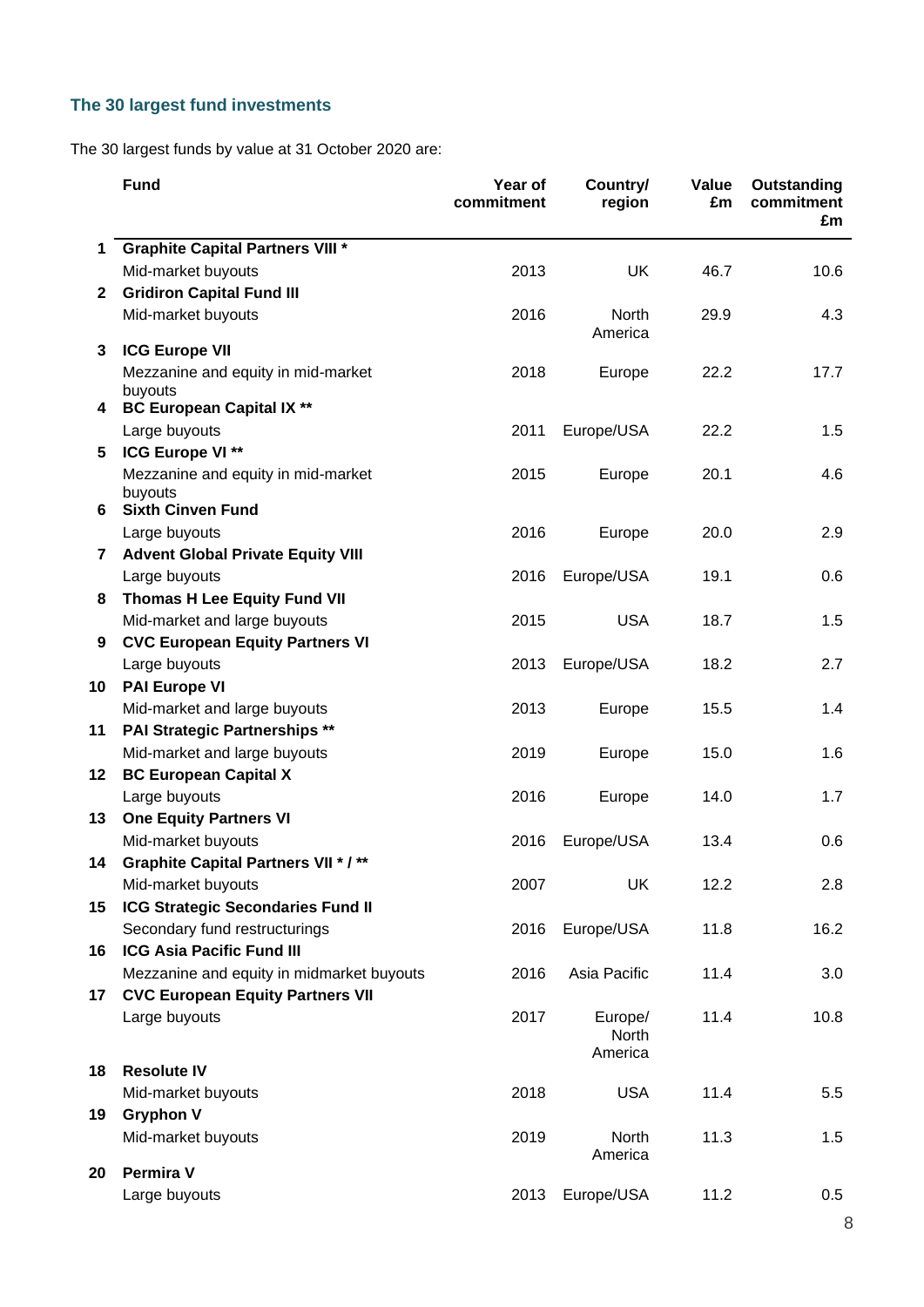|    | <b>Fund</b>                              | Year of<br>commitment | Country/<br>region      | Value<br>£m | Outstanding<br>commitment<br>£m |
|----|------------------------------------------|-----------------------|-------------------------|-------------|---------------------------------|
| 21 | <b>New Mountain Partners V</b>           |                       |                         |             |                                 |
|    | Mid-market buyouts                       | 2017                  | <b>North</b><br>America | 11.2        | 2.3                             |
| 22 | <b>Oak Hill Capital Partners IV</b>      |                       |                         |             |                                 |
|    | Mid-market buyouts                       | 2017                  | <b>USA</b>              | 10.5        | 0.7                             |
| 23 | <b>TDR Capital III</b>                   |                       |                         |             |                                 |
|    | Mid-market and large buyouts             | 2013                  | Europe                  | 10.4        | 1.7                             |
| 24 | <b>Permira VI</b>                        |                       |                         |             |                                 |
|    | Large buyouts                            | 2016                  | Europe                  | 10.3        | 2.0                             |
| 25 | <b>Charterhouse Capital Partners X</b>   |                       |                         |             |                                 |
|    | Large buyouts                            | 2015                  | Europe                  | 9.6         | 4.5                             |
| 26 | <b>Thomas H Lee Equity Fund VIII</b>     |                       |                         |             |                                 |
|    | Mid-market and large buyouts             | 2017                  | <b>USA</b>              | 9.6         | 8.8                             |
| 27 | Resolute II <sup>**</sup>                |                       |                         |             |                                 |
|    | Mid-market buyouts                       | 2018                  | <b>USA</b>              | 9.5         | 1.7                             |
| 28 | <b>Leeds Equity Partners VI</b>          |                       |                         |             |                                 |
|    | Mid-market buyouts                       | 2017                  | <b>North</b><br>America | 8.4         | 0.7                             |
| 29 | <b>Graphite Capital Partners IX</b>      |                       |                         |             |                                 |
|    | Mid-market buyouts                       | 2018                  | <b>UK</b>               | 7.8         | 20.6                            |
| 30 | <b>Bain Capital Europe IV</b>            |                       |                         |             |                                 |
|    | Mid-market buyouts                       | 2014                  | Europe                  | 7.2         | 1.3                             |
|    | Total of the largest 30 fund investments |                       |                         | 450.6       | 136.3                           |
|    | Percentage of total investment Portfolio |                       |                         | 55.1%       |                                 |

\* Includes the associated Top Up funds.

\*\* All or part of an interest acquired through a secondary fund purchase.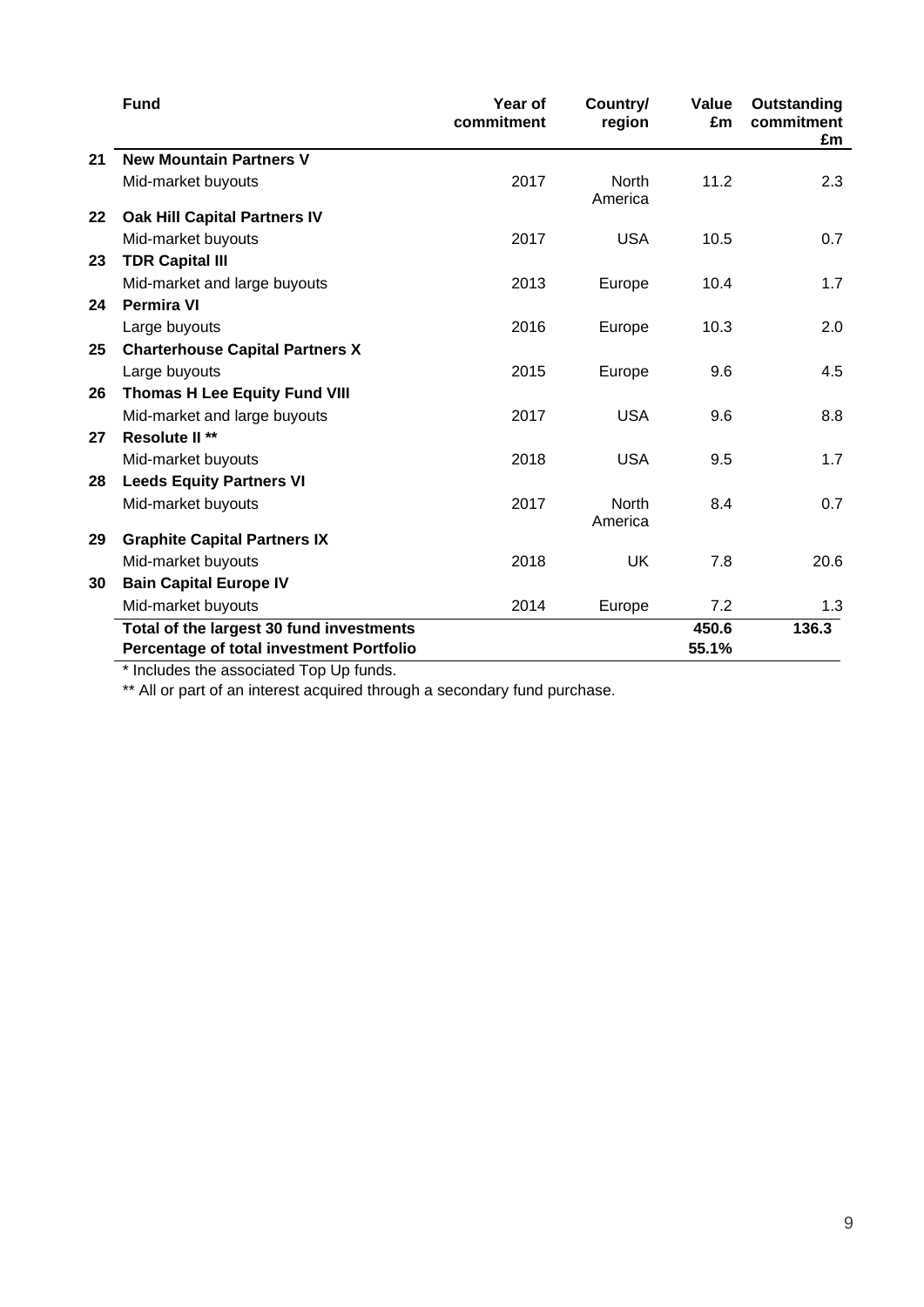### **Portfolio analysis**

All balance sheet data is presented on a look-through basis to the investment portfolio held by the Company, consistent with the commentary in previous annual and interim reports

| Investment category                      | % of portfolio |
|------------------------------------------|----------------|
| <b>High Conviction Investments</b>       |                |
| ICG funds and co-investments             | 24.7%          |
| Third party co-investments               | 16.4%          |
| Third party secondary investments        | 5.1%           |
| <b>Total High Conviction Investments</b> | 46.2%          |
| <b>Third Party Funds</b>                 | 53.8%          |
| Total                                    | 100.0%         |

| Portfolio by investment type | % of value of underlying investments |
|------------------------------|--------------------------------------|
| Large buyouts                | 54.1%                                |
| Mid-market buyouts           | 35.8%                                |
| Small buyouts                | $10.1\%$                             |
| <b>Total</b>                 | 100.0%                               |

|                                          | % of value of<br>underlying |
|------------------------------------------|-----------------------------|
| Portfolio by calendar year of investment | investments                 |
| 2020                                     | 5.4%                        |
| 2019                                     | 20.0%                       |
| 2018                                     | 20.7%                       |
| 2017                                     | 18.7%                       |
| 2016                                     | 10.7%                       |
| 2015                                     | 8.6%                        |
| 2014                                     | 6.3%                        |
| 2013                                     | 3.6%                        |
| 2012                                     | 1.0%                        |
| 2011                                     | 0.0%                        |
| 2010                                     | 1.2%                        |
| 2009                                     | 0.4%                        |
| 2008                                     | 0.1%                        |
| 2007                                     | 0.5%                        |
| 2006 and before                          | 2.8%                        |
| <b>Total</b>                             | 100.0%                      |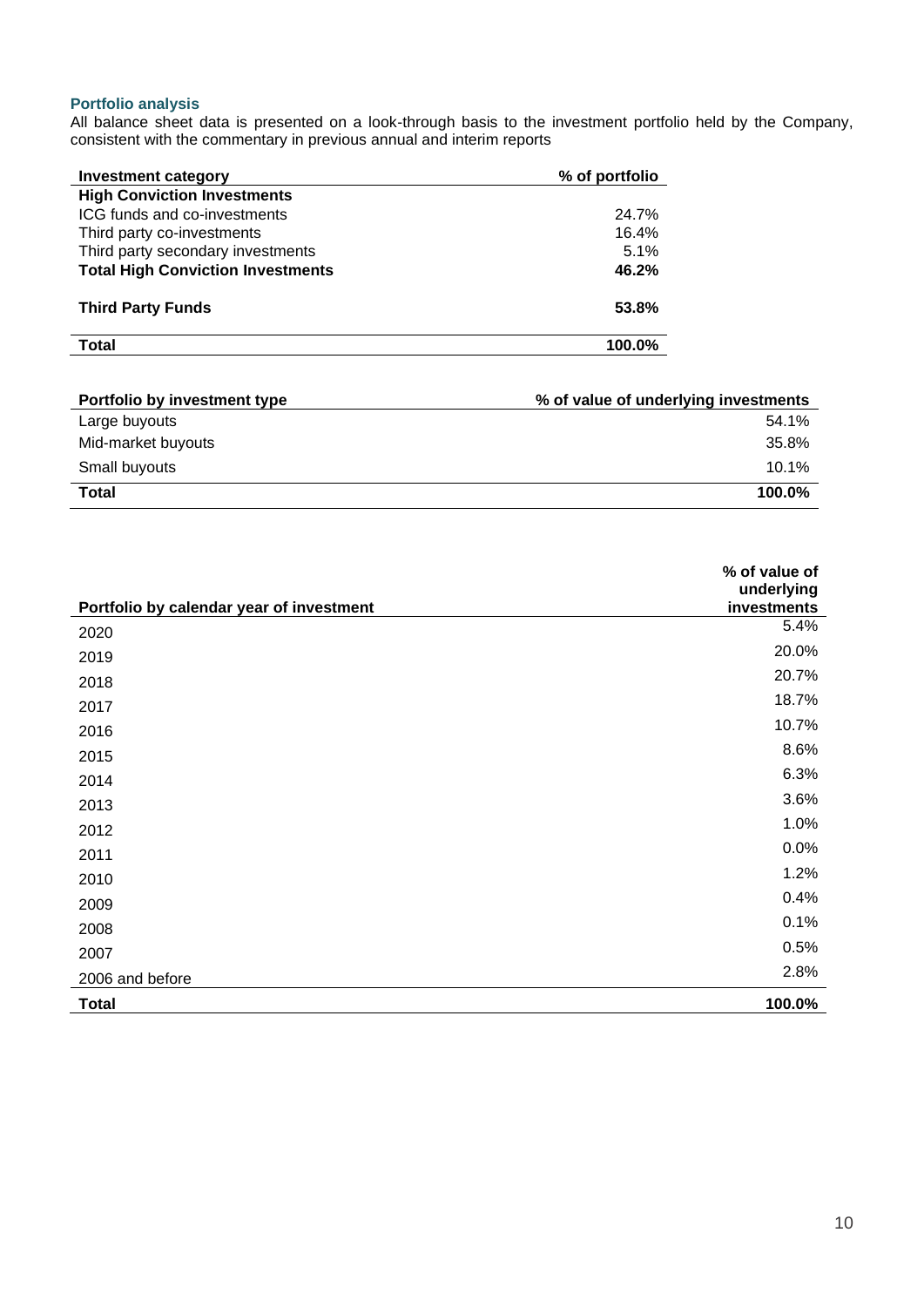|                             | % of value of<br>underlying |
|-----------------------------|-----------------------------|
| <b>Portfolio by sector</b>  | investments                 |
| Consumer goods and services | 20.0%                       |
| Healthcare                  | 19.4%                       |
| TMT                         | 17.0%                       |
| <b>Business services</b>    | 13.0%                       |
| Industrials                 | 10.5%                       |
| Education                   | 6.9%                        |
| Financials                  | 5.8%                        |
| Leisure                     | 2.8%                        |
| Other                       | 4.6%                        |
| <b>Total</b>                | 100.0%                      |

| Portfolio by geographic distribution based<br>on location of Company headquarters | % of value of underlying investments |
|-----------------------------------------------------------------------------------|--------------------------------------|
| North America                                                                     | 39.2%                                |
| Europe                                                                            | 32.5%                                |
| UK                                                                                | 20.1%                                |
| Rest of world                                                                     | 8.2%                                 |
| <b>Total</b>                                                                      | 100.0%                               |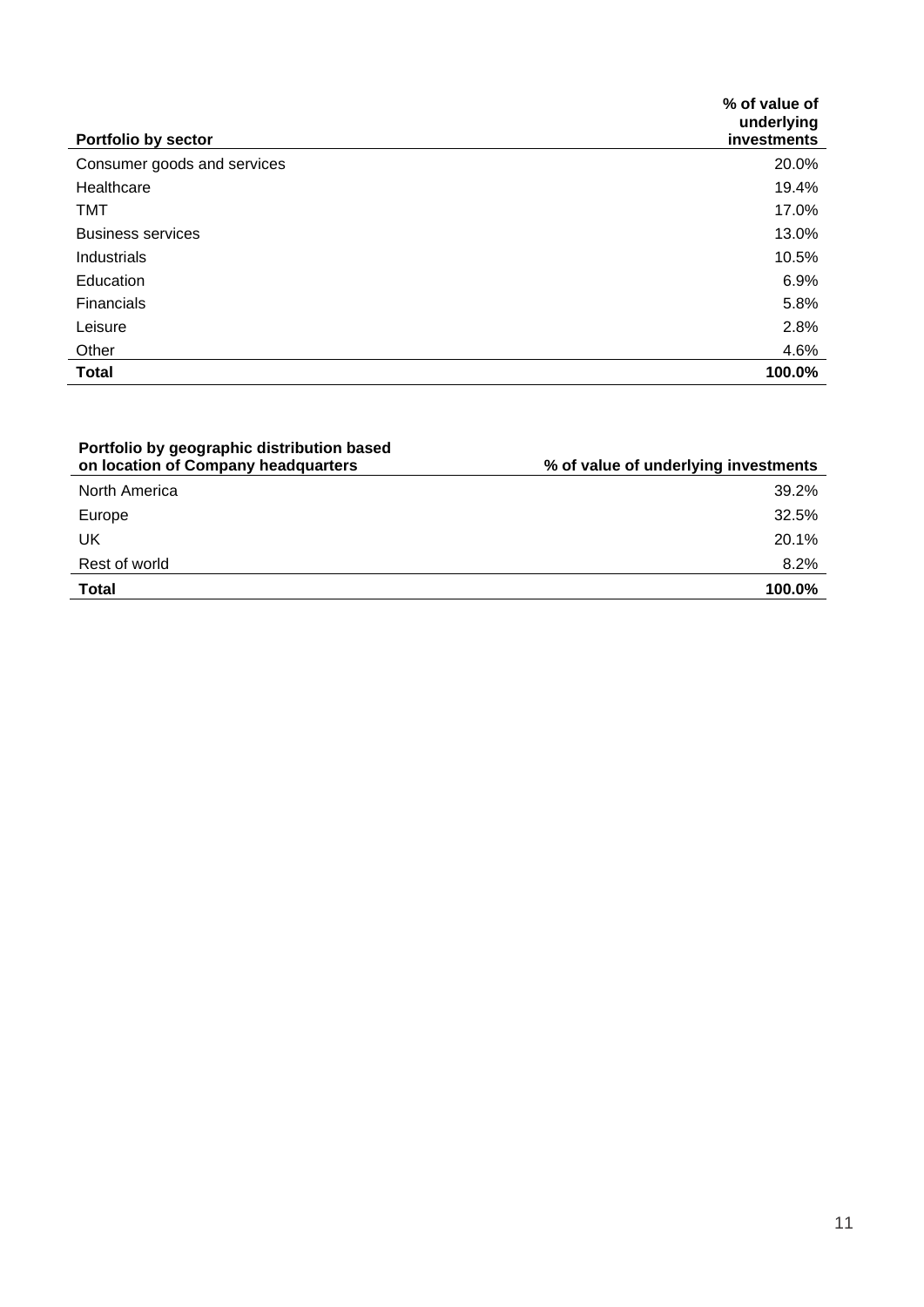## **Balance sheet information**

**The summary balance sheet at 31 October 2020 is set out below.**

|                                                | 31 October<br>2020 |                    | 31 January<br>2020 |                      |
|------------------------------------------------|--------------------|--------------------|--------------------|----------------------|
|                                                | £m                 | % of net<br>assets | £m                 | $%$ of net<br>assets |
| Total portfolio                                | 818.1              | 95.7%              | 806.4              | 101.6%               |
| Cash and liquid assets                         | 72.7               | 8.5%               | 14.5               | 1.8%                 |
| Other net current liabilities                  | (36.0)             | $(4.2\%)$          | (27.4)             | (3.4)%               |
| <b>Net assets</b>                              | 854.8              | 100.0%             | 793.5              | 100.0%               |
| Movement in the portfolio                      |                    |                    |                    | 9 months             |
| £m                                             |                    |                    |                    | 31 October 20        |
| Opening Portfolio*                             |                    |                    |                    | 806.4                |
| Third Party Funds drawdowns                    |                    |                    |                    | 64.2                 |
| High Conviction Investments - ICG funds,       |                    |                    |                    |                      |
| secondary                                      |                    |                    |                    |                      |
| investments and co-investments                 |                    |                    |                    | 17.8                 |
| Total new investment                           |                    |                    |                    | 82.0                 |
| <b>Realisation Proceeds</b>                    |                    |                    |                    | (166.2)              |
| Net cash outflow                               |                    |                    |                    | (84.2)               |
| Underlying Valuation Movement**                |                    |                    |                    | 63.6                 |
| Currency movement                              |                    |                    |                    | 32.3                 |
| <b>Closing Portfolio*</b>                      |                    |                    |                    | 818.1                |
| % underlying Portfolio growth (local currency) |                    |                    |                    | 7.9%                 |
| % currency movement                            |                    |                    |                    | 4.0%                 |
| % underlying Portfolio growth (Sterling)       |                    |                    |                    | 11.9%                |

\*\* 90% of the Portfolio is valued using 30 September 2020 (or later) valuations (31 Jan 20: 95%).

| <b>Movement in liquid assets</b><br>£m                      | 9 months<br>31 October 20 |
|-------------------------------------------------------------|---------------------------|
| Additions                                                   | (82.0)                    |
| Cash proceeds generated by the portfolio (including income) | 166.2                     |
| Net cash generated by the investment portfolio              | 84.2                      |
| Non-investment cash flows                                   | (12.6)                    |
| Effect of changes in foreign exchange rates                 | (0.2)                     |
| Cash inflow before shareholder distributions                | 71.4                      |
| Dividends paid to shareholders                              | (12.4)                    |
| Share buy backs                                             | (0.8)                     |
| Net cash movement                                           | 58.2                      |
| Opening cash and liquid assets                              | 14.5                      |
| <b>Closing cash and liquid assets</b>                       | 72.7                      |